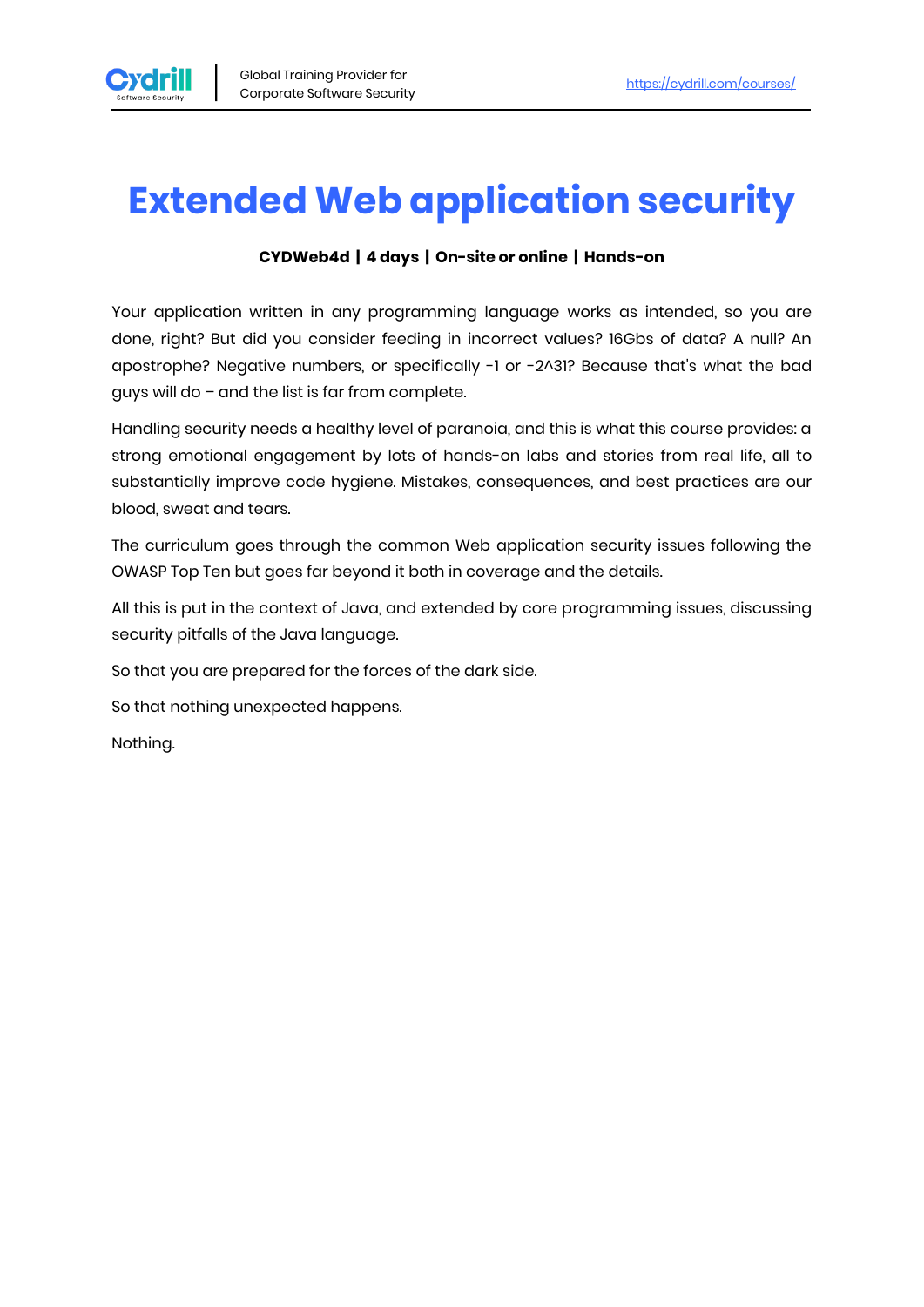

## **Cyber security skills and drills**





32 LABS 16 CASE STUDIES

#### **Audience**

Web developers

## **Group size**

#### **Preparedness**

12 participants

#### General Web development

#### **Outline**

- Cyber security basics
- The OWASP Top Ten 2021
- Wrap up

#### **Standards and references**

OWASP, CWE and Fortify Taxonomy

#### **What you'll have learned**

- Getting familiar with essential cyber security concepts
- Understanding how cryptography supports security
- Understanding Web application security issues
- Detailed analysis of the OWASP Top Ten elements
- Putting Web application security in the context of any programming language
- Going beyond the low hanging fruits
- Input validation approaches and principles
- Managing vulnerabilities in third party components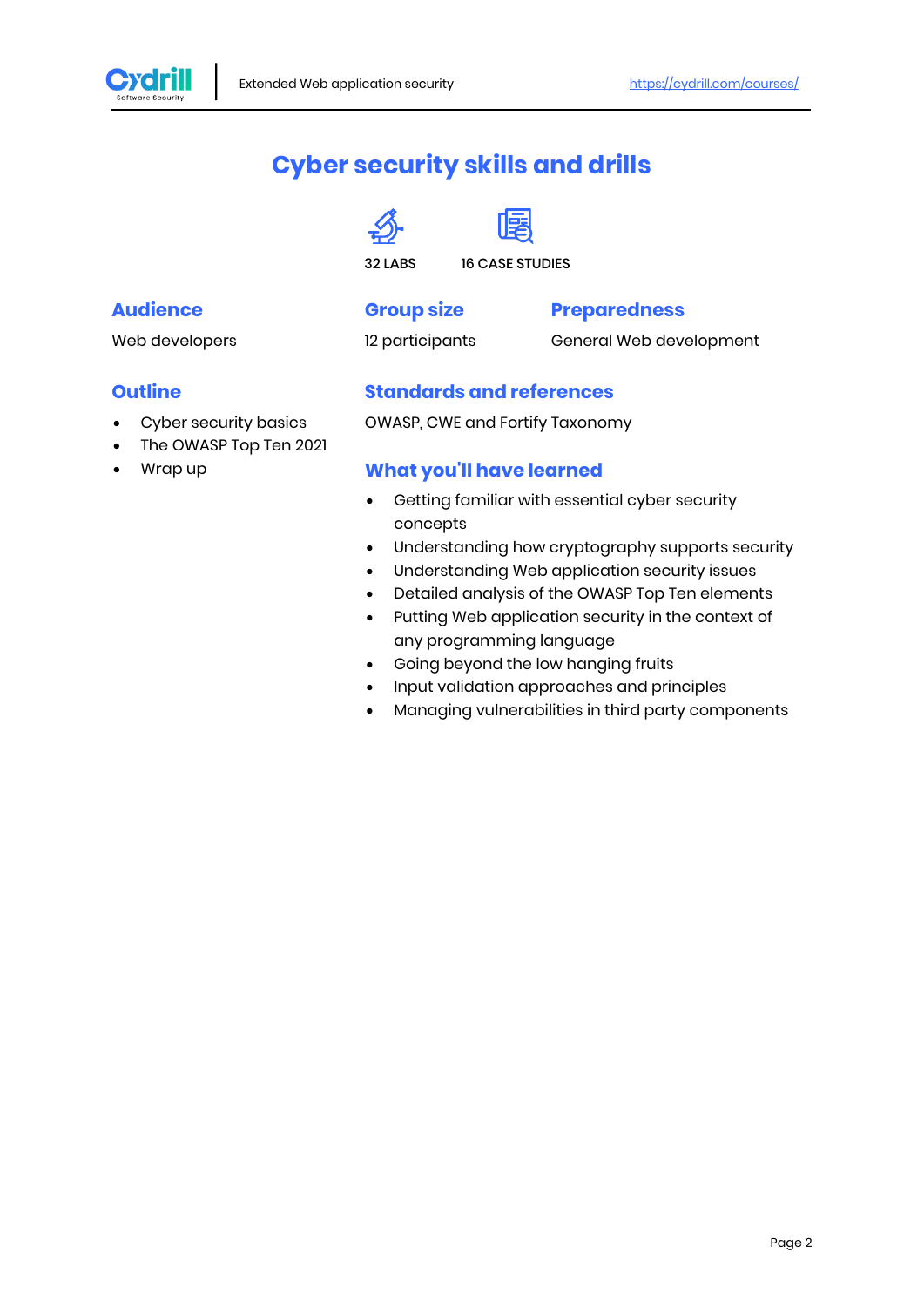

# **Table of contents**

# **Day 1**

## **> Cyber security basics**

What is security?

Threat and risk

### **[Cyber security threat types](https://cydrill.com/cyber-security/cyber-security-from-a-galactic-viewpoint) – the CIA triad**

Consequences of insecure software

## **> The OWASP Top Ten 2021**

### **[The OWASP Top 10 2021](https://owasp.org/www-project-top-ten)**

#### **A01 - Broken Access Control**

- Access control basics
- Confused deputy
	- Insecure direct object reference (IDOR)
	- Path traversal
	- *Lab – Insecure Direct Object Reference*
	- Path traversal best practices
	- Authorization bypass through user-controlled keys
	- *Case study – Authorization bypass on Facebook*
	- *Lab – Horizontal authorization*
- File upload
	- Unrestricted file upload
	- Good practices
	- *Lab – Unrestricted file upload*
- Open redirects and forwards
	- *Case study – Unvalidated redirect at Epic Games*
	- Open redirects and forwards best practices
- [Cross-site Request Forgery \(CSRF\)](https://cydrill.com/owasp/cross-site-request-forgery-csrf-past-and-future)
	- *Lab – Cross-site Request Forgery*
	- CSRF best practices
	- *Lab – CSRF protection with tokens*

### **A02 - Cryptographic Failures**

• Information exposure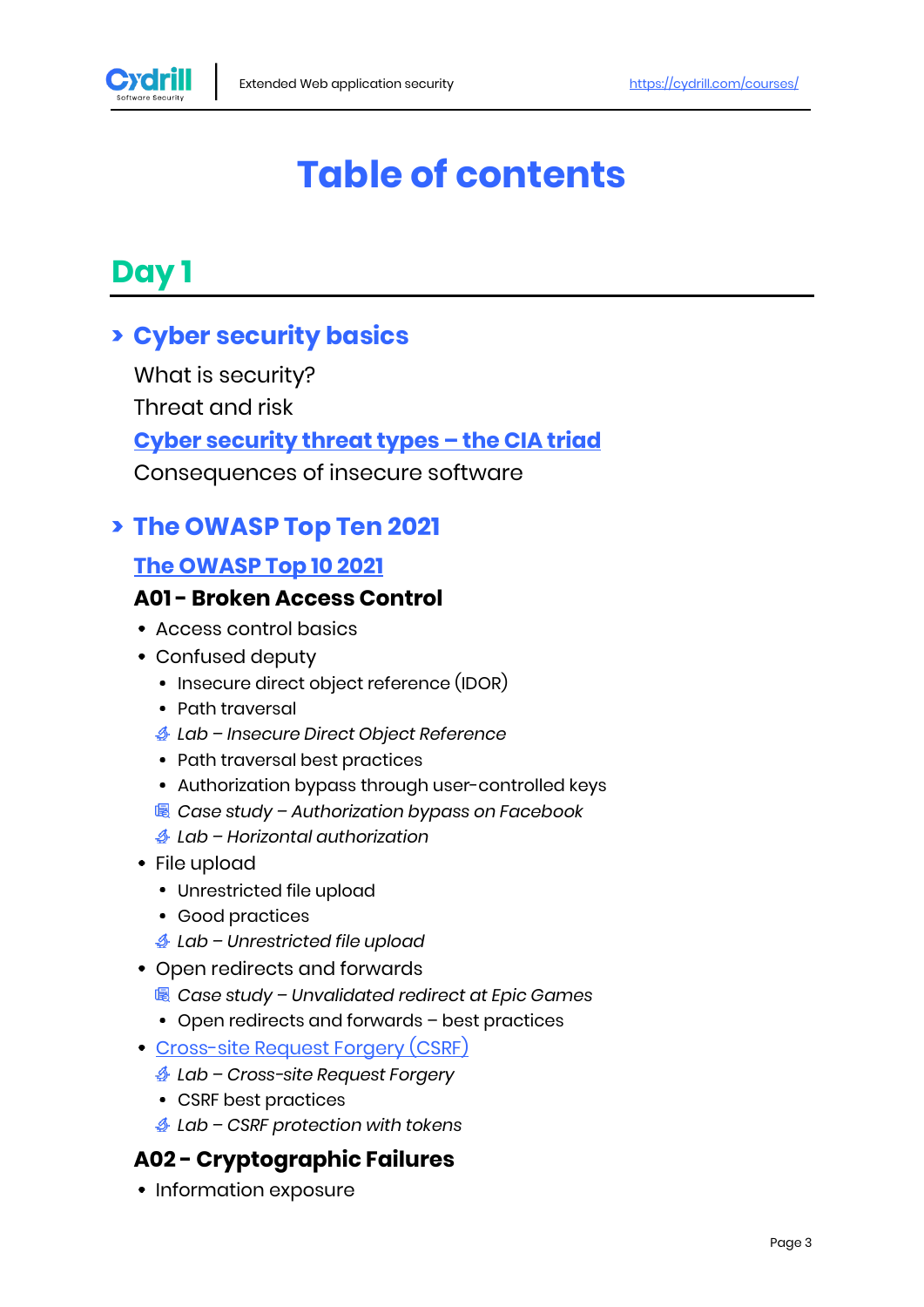

- Exposure through extracted data and aggregation
- *Case study – Strava data exposure*
- Cryptography for developers
	- Cryptography basics
	- Elementary algorithms
		- Random number generation
		- Pseudo random number generators (PRNGs)
		- Cryptographically strong PRNGs
		- Using virtual random streams
		- *Lab – Using random numbers*
			- *Case study – Equifax credit account freeze*
		- Hashing
		- Hashing basics
		- *Lab – Hashing*
	- Confidentiality protection
		- Symmetric encryption
		- [Block ciphers](https://cydrill.com/devops/encryption-with-aes)
		- Modes of operation
		- Modes of operation and IV best practices
		- *Lab – Symmetric encryption*
		- Asymmetric encryption
		- The RSA algorithm
		- Using RSA best practices
		- Combining symmetric and asymmetric algorithms

# **Day 2**

## **> The OWASP Top Ten 2021**

#### **A03 - Injection**

- Input validation
	- Input validation principles
	- Denylists and allowlists
	- Data validation techniques
	- *Lab – Input validation*
	- What to validate the attack surface
	- Where to validate defense in depth
	- When to validate validation vs transformations
	- Output sanitization
	- Encoding challenges
	- Unicode challenges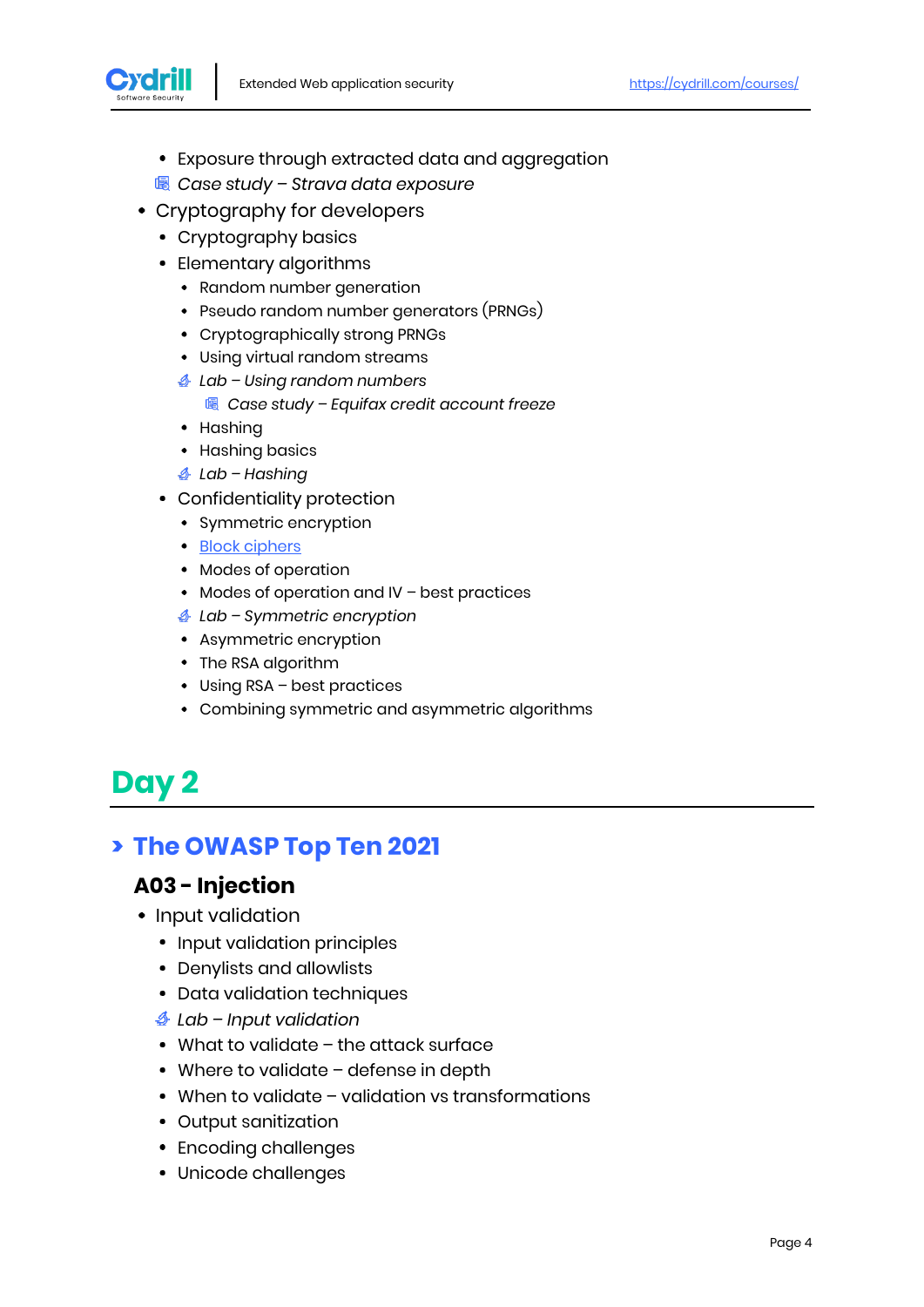

*Lab – Encoding challenges*

- Injection
	- Injection principles
	- Injection attacks
- [SQL injection](https://cydrill.com/owasp/sql-injection-is-it-a-solved-problem)
	- SQL injection basics
	- *Lab – SQL injection*
	- Attack techniques
	- Content-based blind SQL injection
	- Time-based blind SQL injection
- NoSQL injection
	- NoSQL injection basics
- SQL injection best practices
	- Input validation
	- Parameterized queries
	- *Lab – Using prepared statements*
	- Additional considerations
	- *Case study – Hacking Fortnite accounts*
	- SQL injection protection and ORM
- Parameter manipulation
	- CRLF injection
		- Mail command injection in IMAP, POP3 and SMTP
	- HTTP header manipulation
		- HTTP response splitting
- Code injection
	- OS command injection
		- OS command injection best practices
			- *Case study – Shellshock*
		- *Lab - Shellshock*
- Some other injection types
	- CSV injection
	- LDAP injection
	- Database cursor injection
- HTML injection Cross-site scripting (XSS)
	- [Cross-site scripting basics](https://cydrill.com/owasp/cross-site-scripting-an-old-new-threat)
	- Cross-site scripting types
		- Persistent cross-site scripting
		- Reflected cross-site scripting
		- Client-side (DOM-based) cross-site scripting
	- *Lab – Stored XSS*
	- *Lab – Reflected XSS*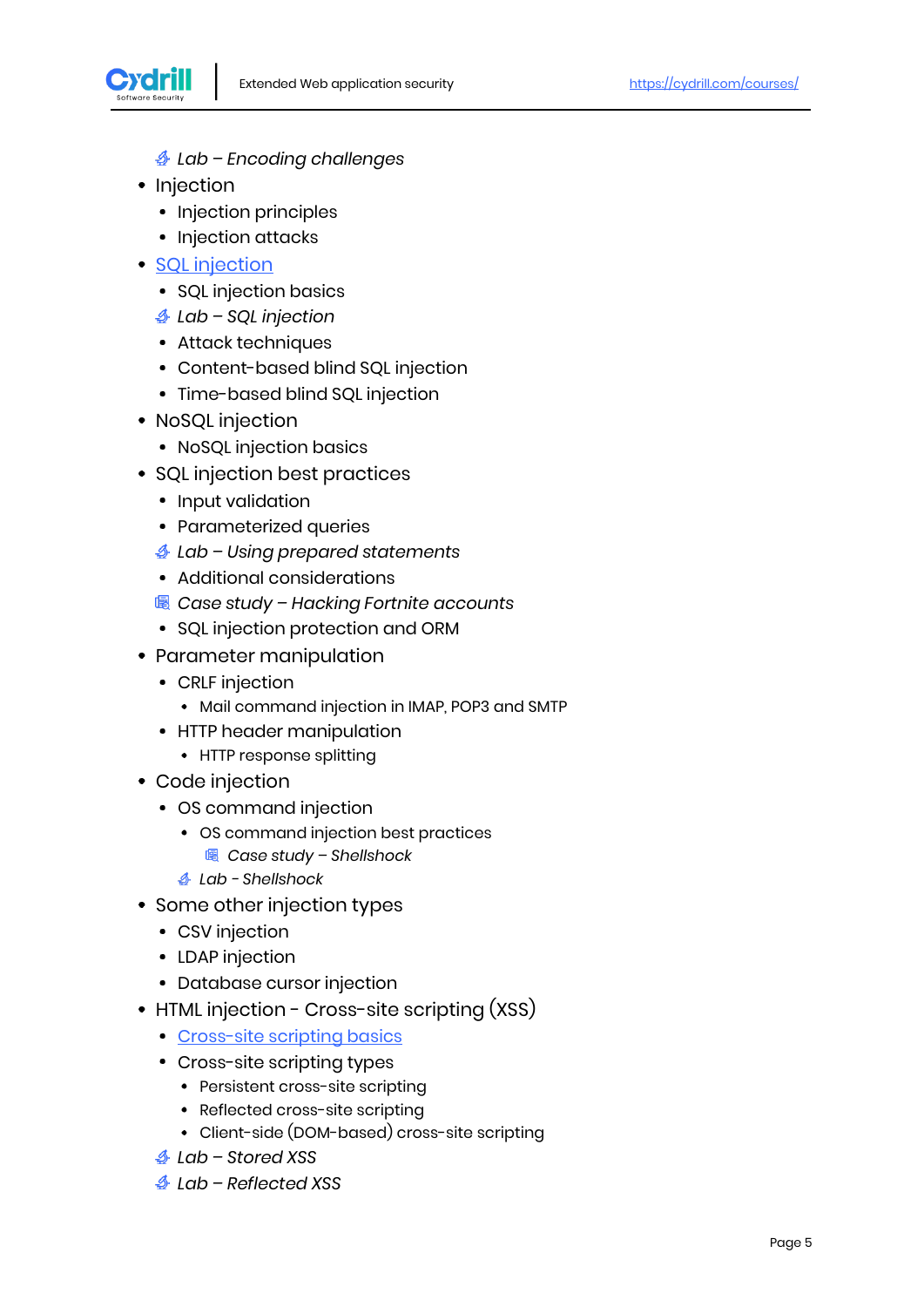

- *Case study – XSS in Fortnite accounts*
- XSS protection best practices
	- Protection principles escaping
	- *Lab – XSS fix / stored*
	- *Lab – XSS fix / reflected*
	- Client-side protection principles
	- Additional protection layers defense in depth

# **Day 3**

## **> The OWASP Top Ten 2021**

#### **A04 - Insecure Design**

- The STRIDE model of threats
- Secure design principles of Saltzer and Schroeder
	- Economy of mechanism
	- Fail-safe defaults
	- Complete mediation
	- Open design
	- Separation of privilege
	- Least privilege
	- Least common mechanism
	- Psychological acceptability
- Client-side security
	- *Lab – Client-side security*
	- Same Origin Policy
		- Simple request
		- Preflight request
		- Cross-Origin Resource Sharing (CORS)
		- Relaxing the Same Origin Policy
	- Frame sandboxing
		- Cross-Frame Scripting (XFS) attacks
		- *Lab - Clickjacking*
		- Clickjacking beyond hijacking a click
		- Clickjacking protection best practices
		- *Lab – Using CSP to prevent clickjacking*
	- Some further best practices
		- HTML5 security best practices
		- CSS security best practices
		- Ajax security best practices
	- JSON security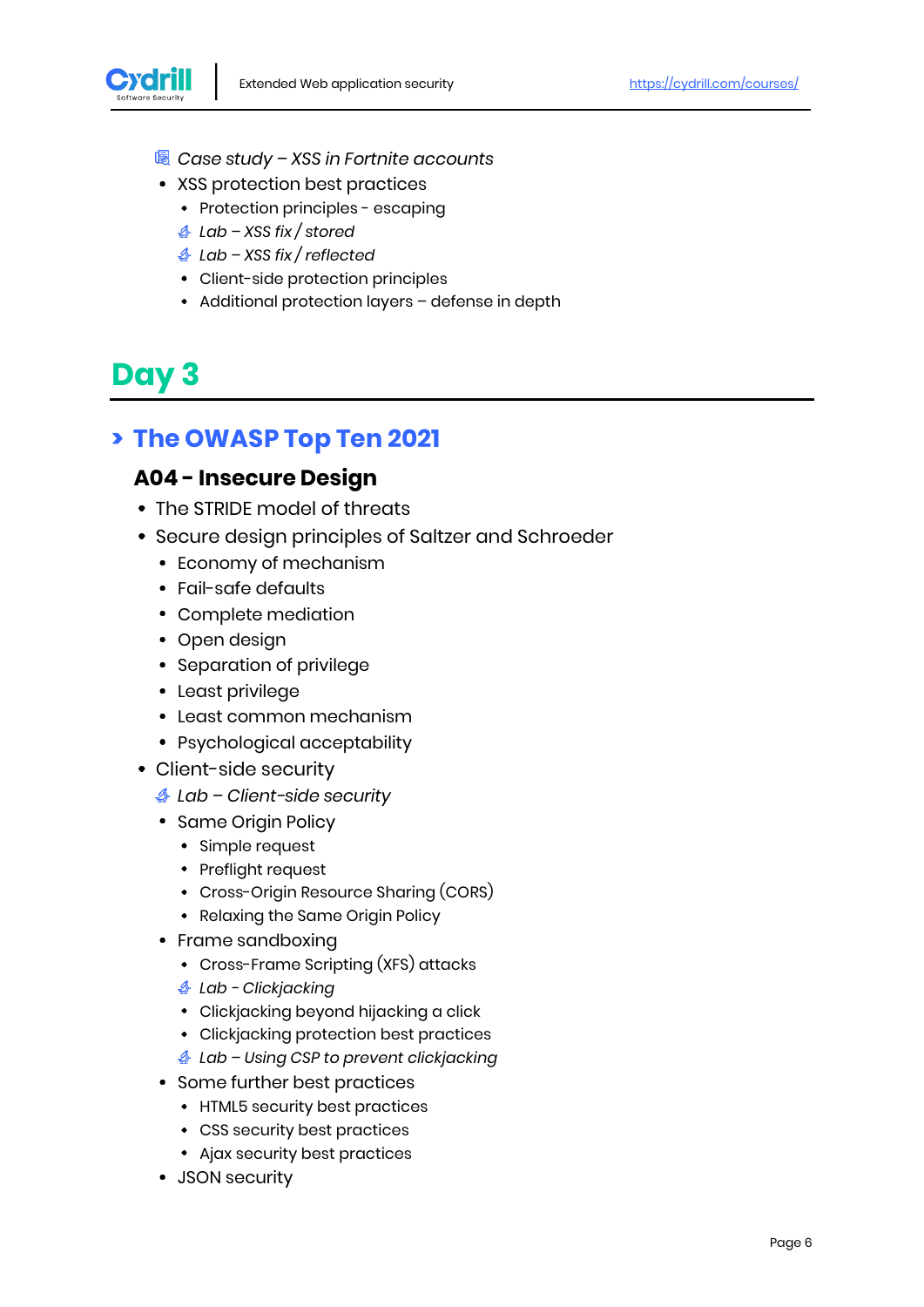

- JSON validation
- JSON injection
- Dangers of JSONP
- JSON/JavaScript hijacking
- Best practices
	- *Case study – ReactJS vulnerability in HackerOne*

#### **A05 - Security Misconfiguration**

- Configuration principles
- Server misconfiguration
- Cookie security
	- Cookie security best practices
	- Cookie attributes
- XML entities
	- DTD and the entities
	- Attribute blowup
	- Entity expansion
	- External Entity Attack (XXE)
		- File inclusion with external entities
		- Server-Side Request Forgery with external entities
		- *Lab – External entity attack*
			- *Case study – XXE vulnerability in SAP Store*
		- *Lab – Prohibiting DTD*

#### **A06 - Vulnerable and Outdated Components**

- Using vulnerable components
- Assessing the environment
- Hardening
- Untrusted functionality import
- Vulnerability management
	- Patch management
	- [Vulnerability management](https://cydrill.com/devops/cvss-measuring-the-unmeasurable)
	- Vulnerability databases
	- Vulnerability rating CVSS
	- Bug bounty programs
	- [DevOps, the build process and CI / CD](https://cydrill.com/devops/devops-and-security-secdevops3)

#### **A07 - Identification and Authentication Failures**

- Authentication
	- Authentication basics
	- Multi-factor authentication
	- Time-based One Time Passwords (TOTP)
	- Authentication weaknesses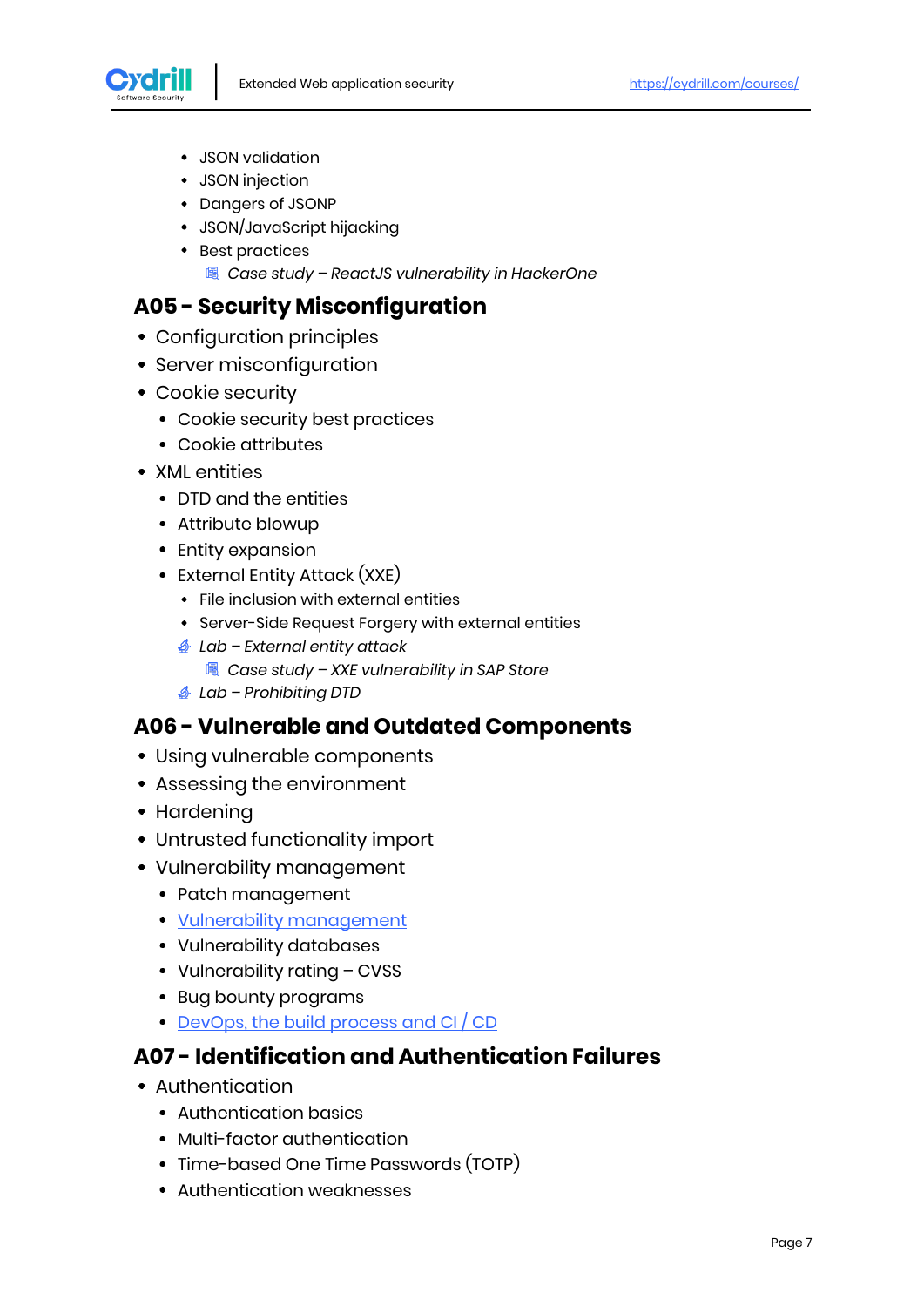

- [Spoofing on the Web](https://cydrill.com/owasp/spoofing-when-x-is-not-x)
- *Case study – PayPal 2FA bypass*
- User interface best practices
- *Lab – On-line password brute forcing*
- Session management
	- Session management essentials
	- Why do we protect session IDs Session hijacking
	- Session fixation
	- Session invalidation
	- Session ID best practices
	- Using tokens
		- Token-based authentication

# **Day 4**

## **> The OWASP Top Ten 2021**

#### **A07 - Identification and Authentication Failures (continued)**

- Password management
	- Inbound password management
		- Storing account passwords
		- Password in transit
		- *Lab – Is just hashing passwords enough?*
		- [Dictionary attacks and brute forcing](https://cydrill.com/owasp/brute-force-when-everything-is-a-nail)
		- Salting
		- Adaptive hash functions for password storage
		- Password policy
		- [NIST authenticator requirements for memorized secrets](https://cydrill.com/devops/nist-password-standards)
		- Password hardening
		- Using passphrases
		- Password change
		- Password recovery issues
		- Password recovery best practices
		- *Lab – Password reset weakness*
			- *Case study – The Ashley Madison data breach*
			- *The dictionary attack*
			- *The ultimate crack*
			- *Exploitation and the lessons learned*
		- Password database migration
		- (Mis)handling null passwords
	- Outbound password management
		- Hard coded passwords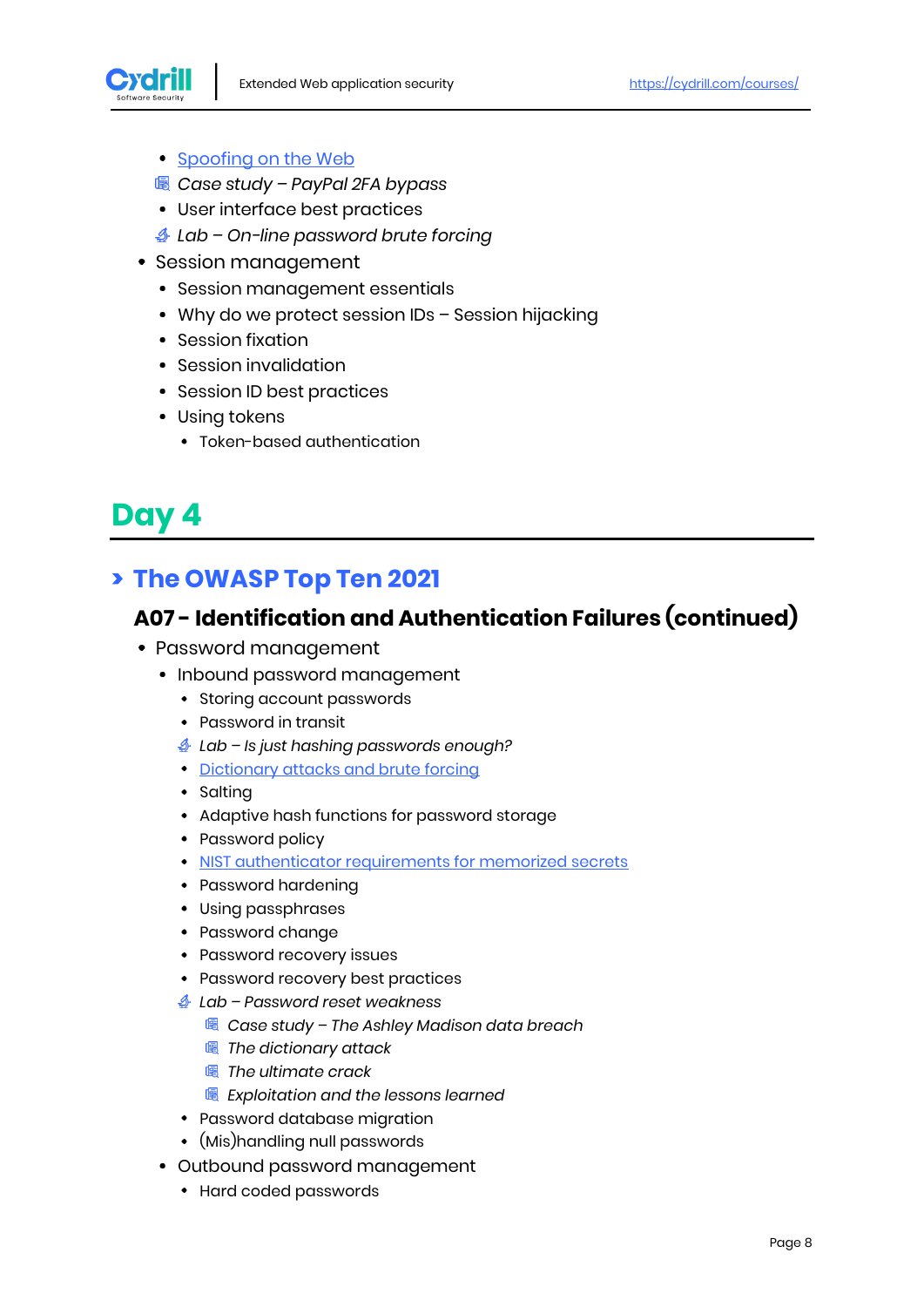

- Best practices
- *Lab – Hardcoded password*
- Protecting sensitive information in memory
- Challenges in protecting memory

#### **A08 - Software and Data Integrity Failures**

- Integrity protection
	- Message Authentication Code (MAC)
		- *Lab – Calculating MAC*
	- Digital signature
		- Digital signature with RSA
		- Elliptic Curve Cryptography
		- ECC basics
		- Digital signature with ECC
		- *Lab – Digital signature with ECDSA*
- Subresource integrity
	- Importing JavaScript
	- *Lab – Importing JavaScript*
	- *Case study – The British Airways data breach*
- Insecure deserialization
	- Serialization and deserialization challenges
	- Integrity deserializing untrusted streams
	- Integrity deserialization best practices
	- Property Oriented Programming (POP)
		- Creating a POP payload
		- *Lab – Creating a POP payload*
		- *Lab – Using the POP payload*
		- Summary POP best practices

#### **A09 - Security Logging and Monitoring Failures**

- Logging and monitoring principles
- Insufficient logging
- *Case study – Plaintext passwords at Facebook*
- Logging best practices
- Monitoring best practices
- Firewalls and Web Application Firewalls (WAF)
- Intrusion detection and prevention
- *Case study – The Marriott Starwood data breach*

#### **A10 - Server-Side Request Forgery (SSRF)**

- Server-side Request Forgery (SSRF)
- *Case study – SSRF and the Capital One breach*